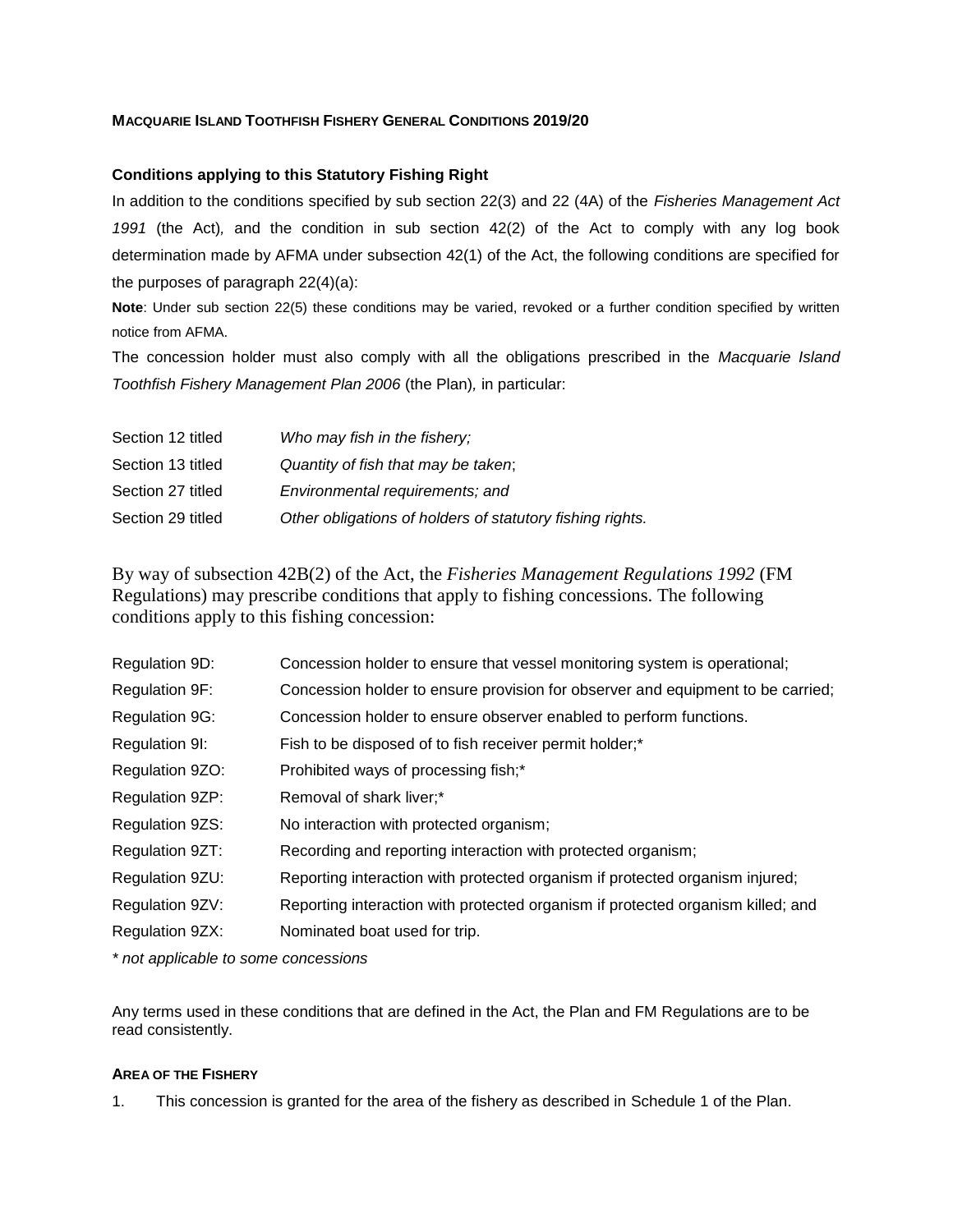### **AREA LIMITATIONS**

2. The concession holder must not fish under this concession outside the area of fishery.

### **APPLICABLE BOAT**

- 3. The concession holder must ensure that the nominated boat displays the boat's International Telecommunications Union Radio/Call Sign (IRCS) in accordance with the below:
	- i. the IRCS must be shown on the boat's deck and each side of the hull;
	- ii. the characters of the IRCS:
		- a. must be in block form; and
		- b. must be:
			- i. white on a black background; or
			- ii. black on a white background; and
		- c. on the hull, must be:
			- i. at least 1 metre high; and
			- ii. of a width that is proportionate to the height; and
			- iii. for adjacent letters with sloping sides (for example, A and V) separated by a space of at least 10 centimetres and no more than 12.5 centimetres; and
			- iv. for any other characters separated by a space of no more than 16.6 centimetres; and
		- d. on the deck, must be:
			- i. at least 30 centimetres high; and
			- ii. of a width that is proportionate to the height; and
			- iii. for adjacent letters with sloping sides (for example, A and V) separated by a space of at least 3 centimetres and no more than 3.75 centimetres; and
			- iv. for any other characters separated by a space of no more than 5 centimetres.
	- iii. This Division applies in addition to Part 5 of the FM Regulations.

### **GEAR LIMITATIONS**

- 4. The concession holder is permitted to use the longline and trawl methods in the area of the Fishery.
- 5. The concession holder may only fish by the longline method between 15 April and 7 September 2019 inclusive.
- 6. The concession holder must ensure that the Fishery operates under Coordinated Universal Time (UTC) and that all times for boat operations are referenced to UTC.
- 7. The concession holder must tow paired streamer lines when deploying longlines. Each of the two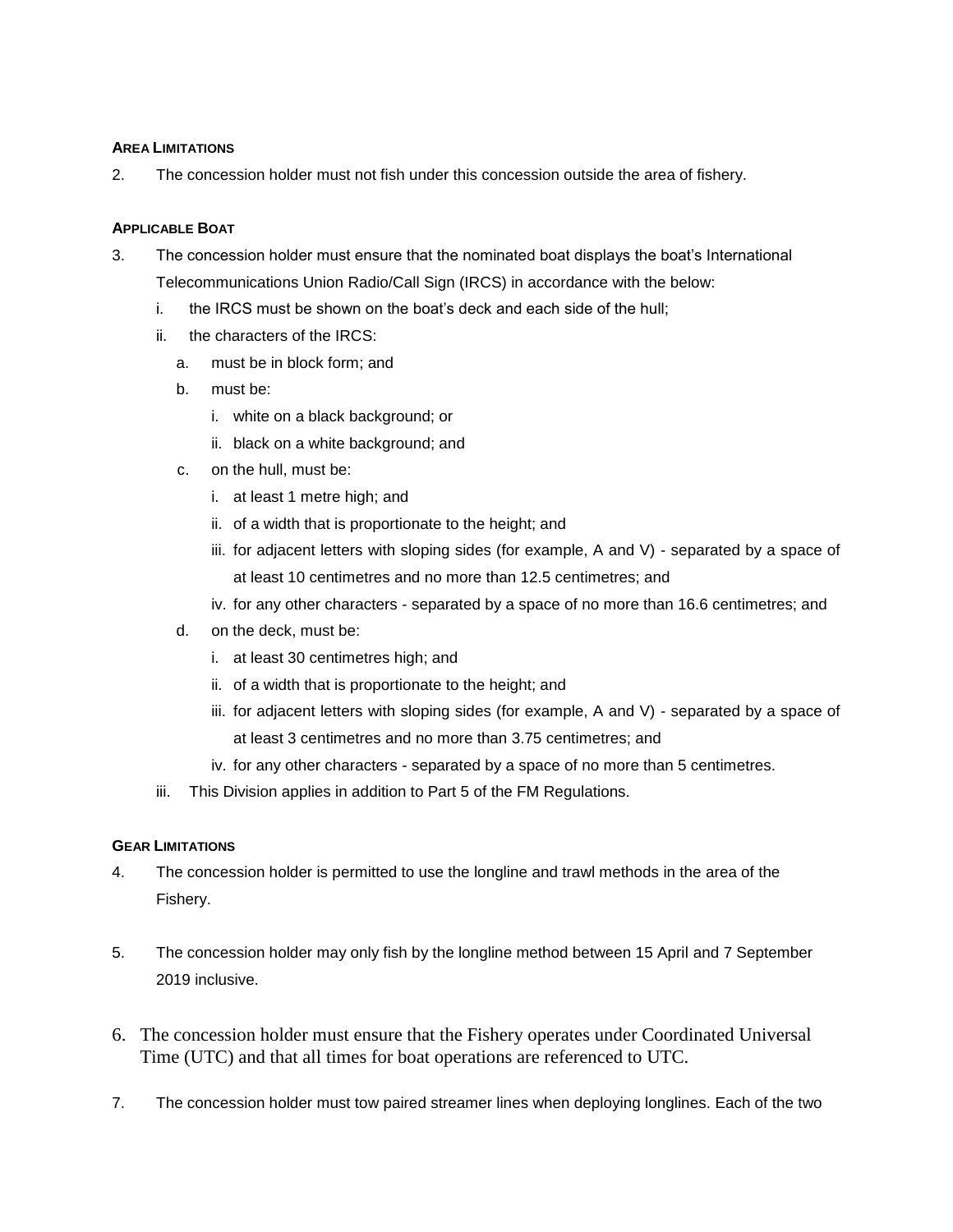streamer lines must be set up in accordance with specifications of streamer lines and method of deployment given in Annex A 25-02A of the Commission for the Conservation of Antarctic Marine Living Resources (CCAMLR) Conservation Measure 25-02 (2018).

- 8. During the longline fishing season integrated weight line, with an integrated weight of at least 50g/m, and paired streamer lines shall be used in conjunction with night setting (ie: setting can only occur during the hours of darkness between the times of nautical twilight). *Note: Nautical dusk and nautical dawn are defined as set out in the Nautical Almanacs for the relevant latitude, local time and date. A copy of the algorithm for calculating these times is available from the CCAMLR Secretariat. All times, whether for boat operations or observer reporting, shall be referenced to UTC.*
- 9. During the period 15 April 2019 to 14 April 2020 the concession holder is permitted to retrieve any fishing gear that has previously been reported to AFMA as lost under section 27 1(b) of the MIT Fishery Management Plan or that has been lost by Illegal, Unreported or Unregulated fishing operators.
- 10. The concession holder must not, if fishing for Patagonian Toothfish by trawl method:
	- a. use a net with less than 120 millimetre mesh size at every part of the net;
	- b. use a bobbin with less than a 520 millimetre diameter;
	- c. use a rock hopper rubber disc with less than a 400 millimetre diameter; or
	- d. use a net monitor cable when the nominated boat is in the area of the fishery.

*Note: For the purposes of this section, mesh size for a net, means the mesh size of the net measured in accordance with the method described in Articles 1 to 6 (inclusive) of CCAMLR Conservation Measure 22-01 (1986), set out in Schedule 1. In this Section net monitor cable means a cable used to link the nominated boat to a monitor attached to a part of the net.*

### **INTERACTIONS WITH SEABIRD OBLIGATIONS**

- 11. The concession holder and vessel must cease fishing immediately for the remainder of the fishing season if any of the following birds are caught and killed by fishing gear:
	- Wandering albatross;
	- Black-browed albatross
	- Grey Headed albatross;
	- Grey petrel; or
	- Soft-plumaged petrel.

*Note: Any lines in the water at the time the seabird limit is reached must be retrieved.*

Note: For the purposes of the above condition, fishing gear does not include streamer lines or the Bird Excluder device (BED).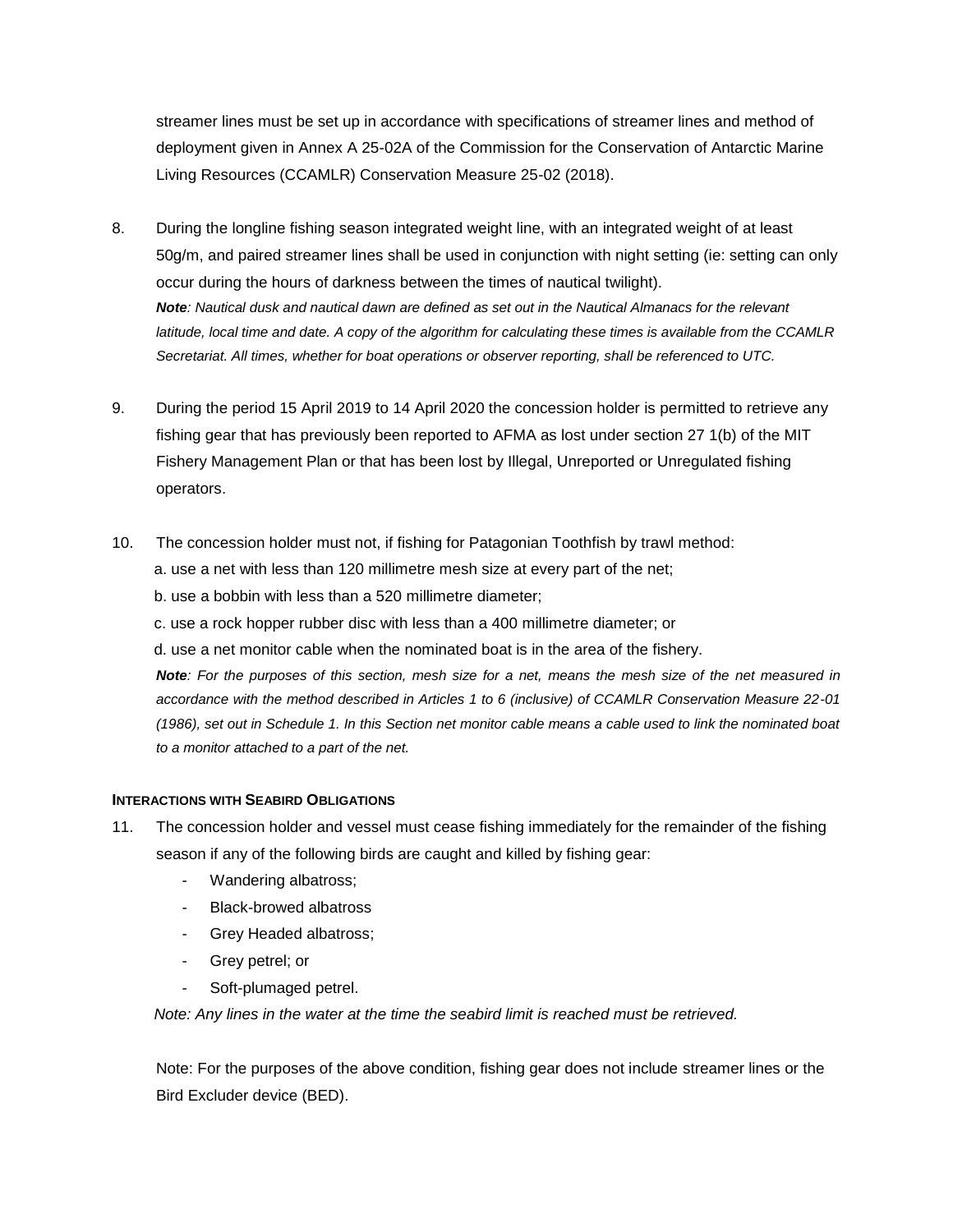- 12. The concession holder must ensure a bird exclusion device (BED) designed to discourage birds from accessing baits during hauling of longlines is deployed to the extent allowed by the prevailing weather conditions. Guidelines for a BED are given in Annex 25-02/B of CCAMLR Conservation Measure 25-02 (2018).
- 13. A seabird caught by a longline shall be considered to be dead if:
	- a. it is obviously dead (i.e. shows no muscle movement or corneal reflex); or
	- b. it is landed alive, but displays any of the following pathologies that may lead to death on its release:
		- i. fracture of a wing bone, a leg bone or beak;
		- ii. broken feather shafts on more than two primary feathers on either wing;
		- iii. substantial damage to the patagial tendon (indicated by a drooping wing or the inability to fly upon release);
		- iv. an open wound (other than superficial injuries in which there is no subcutaneous muscle damage);
		- v. waterlogged or hydrocarbon-soiled plumage; or
		- vi. any seabird released with a hook in situ.
- 14. If the boat nominated to this concession is involved in any incident that results in a seabird being caught, the concession holder must:
	- a. if the bird is alive, make every effort to ensure that the bird is released alive and that, wherever possible, any hooks are removed without jeopardising the life of the bird ; or
	- b. if the bird is dead, ensure:
		- i. if feasible, the dead seabird is brought aboard the boat;
		- ii. whatever assistance necessary is provided for the observer to:
			- take photographs or video footage of the dead seabird;
			- keep whatever parts of the dead seabird the observer believes are necessary (including, in particular, leg rings of banded seabirds);
			- collect any other data and make any other observations requested by AFMA; and
		- iii. any remains of the dead seabird that are not retained are discharged from the boat in a manner that does not attract seabirds to the boat.
	- c. immediately tell the observer on board the boat about the incident, and allow the observer to observe the consequences of the incident.
	- d. inform AFMA via email AntarcticReporting@afma.gov.au about the incident within 24 hours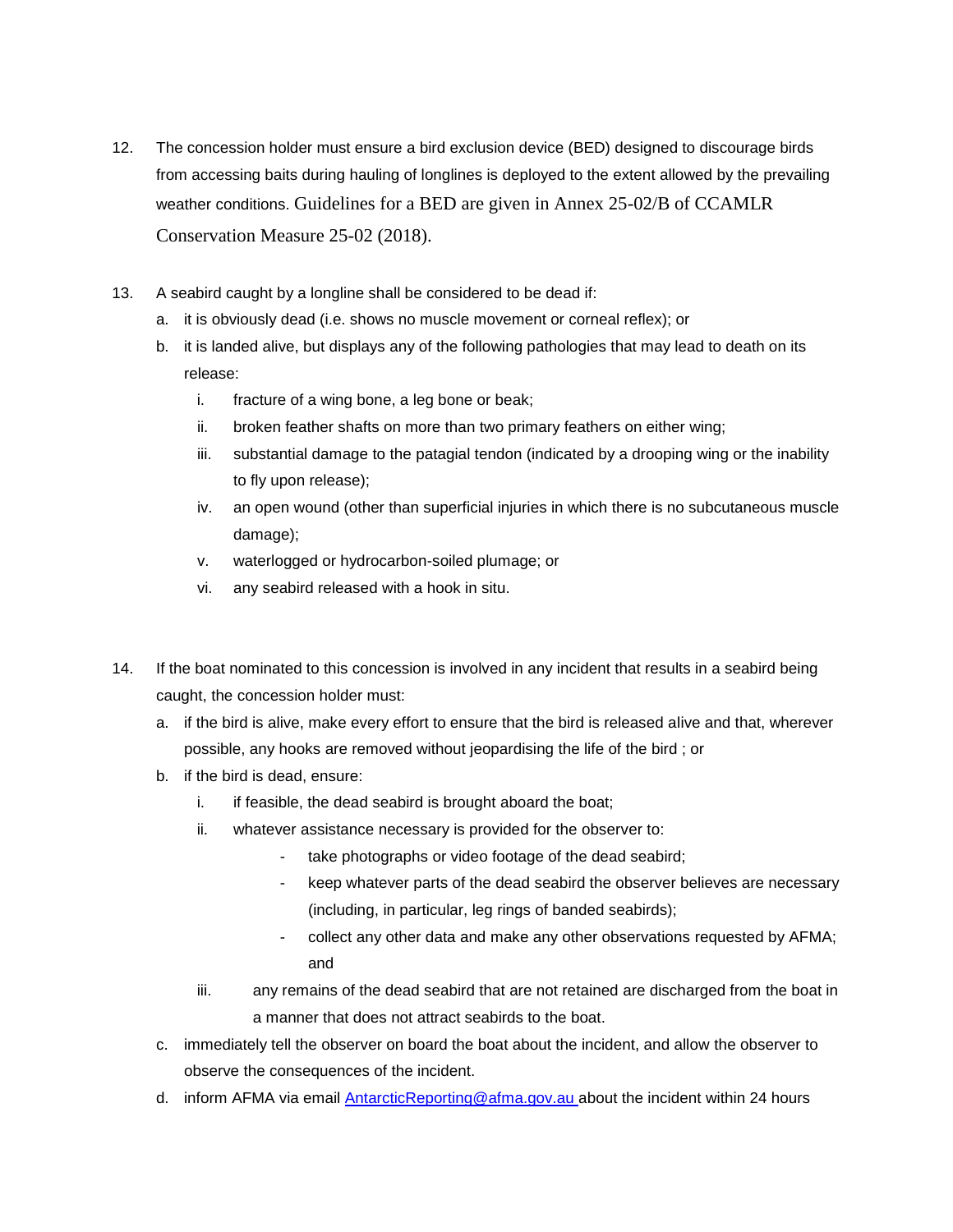after the incident, including:

- i. number of seabirds caught;
- ii. species of seabirds caught;
- iii. life status of seabirds caught;
- iv. type of bait used;
- v. fishing gear and mitigation measured and stage of operation when the seabird bycatch occurred;
- vi. time of day/night of line setting and haul (UTC);
- vii. date and location of the catch;
- viii. external factors (such as weather conditions and moon phase) that may influence seabird bycatch; and
- ix. whether the bird is dead or alive, and, if applicable, a description of the injuries the bird sustained;
- x. if the bird is banded; and
- xi. whether the seabird was retained on board the boat or released.
- 15. The concession holder is not taken to have complied with the above paragraph unless AFMA has replied in writing within 72 hours from when the report was sent, saying that the concession holder's transmission has been fully received. The concession holder must re-send the report if AFMA has not replied in writing within 72 hours.

# **INTERACTIONS WITH MARINE MAMMALS OBLIGATIONS**

- 16. If the boat nominated to this concession is involved in an incident that results in an injury to, or the death of, a marine mammal, the concession holder must:
	- a. either:
		- i. if the mammal is injured ensure that the marine mammal is given as much assistance as is practicable; or
		- ii. if the mammal is dead, provide whatever assistance is necessary for the observer to:
			- a. take photographs or video footage of the dead mammal; and
			- b. while meeting any boat food safety requirements established by the Department of Agriculture and Water Resources, keep whatever parts of the carcass the observer believes are necessary; and
			- c. collect any other data, or make any other observations, requested by AFMA; and
			- d. discharge the remains of the carcass from the boat in a manner that does not attract birds or mammals to the boat.
	- b. report the interaction to the observer on board the boat about the incident, and allow the observer to observe the consequences of the incident; and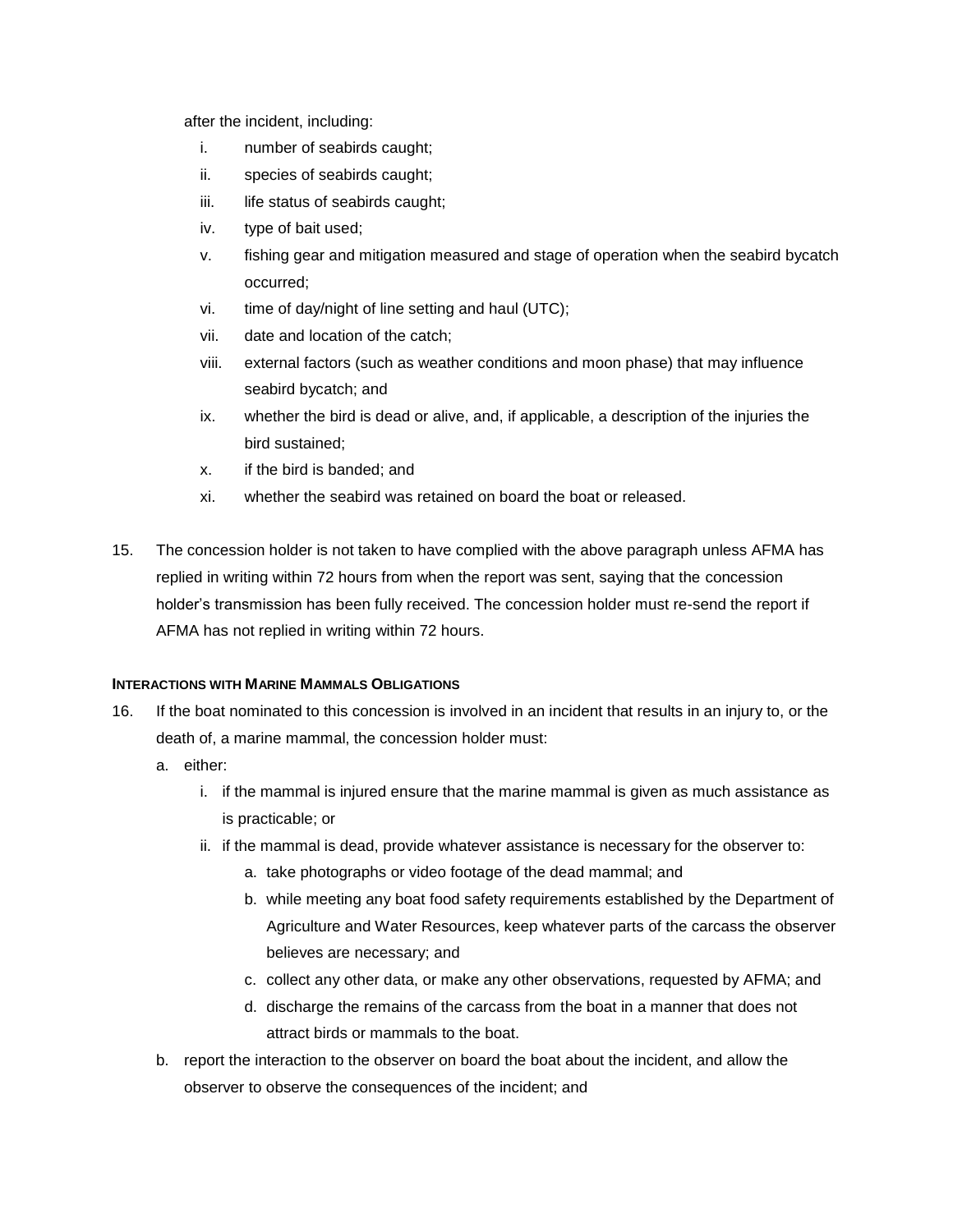- c. inform AFMA via email AntarcticReporting@afma.gov.au, about the incident within 24 hours after the incident.
- 17. The concession holder is not taken to have complied with the above paragraph unless AFMA has replied in writing within 72 hours from when the report was sent, saying that the concession holder's transmission has been fully received. The concession holder must re-send the report if AFMA has not replied in writing within 72 hours.

## **INTERACTIONS WITH OTHER BYCATCH OBLIGATIONS**

18. All skates and rays must be brought on board or alongside the roller to be checked for tags and for their condition to be assessed. Unless otherwise specified by scientific observers, all other skates and rays caught alive with a high probability of survival should be released alive, by the boat, by cutting snoods, and when practical removing the hooks.

## **HANDLING AND TREATMENT OF BYCATCH**

- 19. The concession holder (or a person acting on the concession holder's behalf) must not mistreat bycatch.
- 20. The concession holder must, where reasonably possible, release alive shark taken as bycatch, especially juveniles and gravid females.

**Definitions**: For the purpose of clauses 19 and 20 above:

*Mistreat means taking, or failing to take, any reasonable action or actions, which results, or is likely to result, in the;*

- *i. death of, or*
- *ii. injury to, or*
- *iii. causing of physiological stress to any bycatch.*

*Bycatch means any species that physically interact with fishing boats and/or fishing gear (including auxiliary equipment) and which are not usually kept by commercial fishers.(*Bycatch species may include fish, crustaceans, sharks, molluscs, marine mammals, reptiles and birds. Bycatch includes listed protected species under the *Environment Protection and Biodiversity Conservation Act 1999.)*

*Notes: For the purposes of this condition 'mistreat' does not include the taking, or failing to take, action where it is reasonably necessary to take, or not take, the action;*

- *to ensure the safety of the boat and or its crew, or*
- *to comply with the requirements of any AFMA approved bycatch management plan(s) (these may include Seabird Management Plans, Vessel Management Plans etc.).*

### **TRANSSHIPPING OBLIGATIONS**

21. The concession holder must notify AFMA via email **AntarcticReporting@afma.gov.au**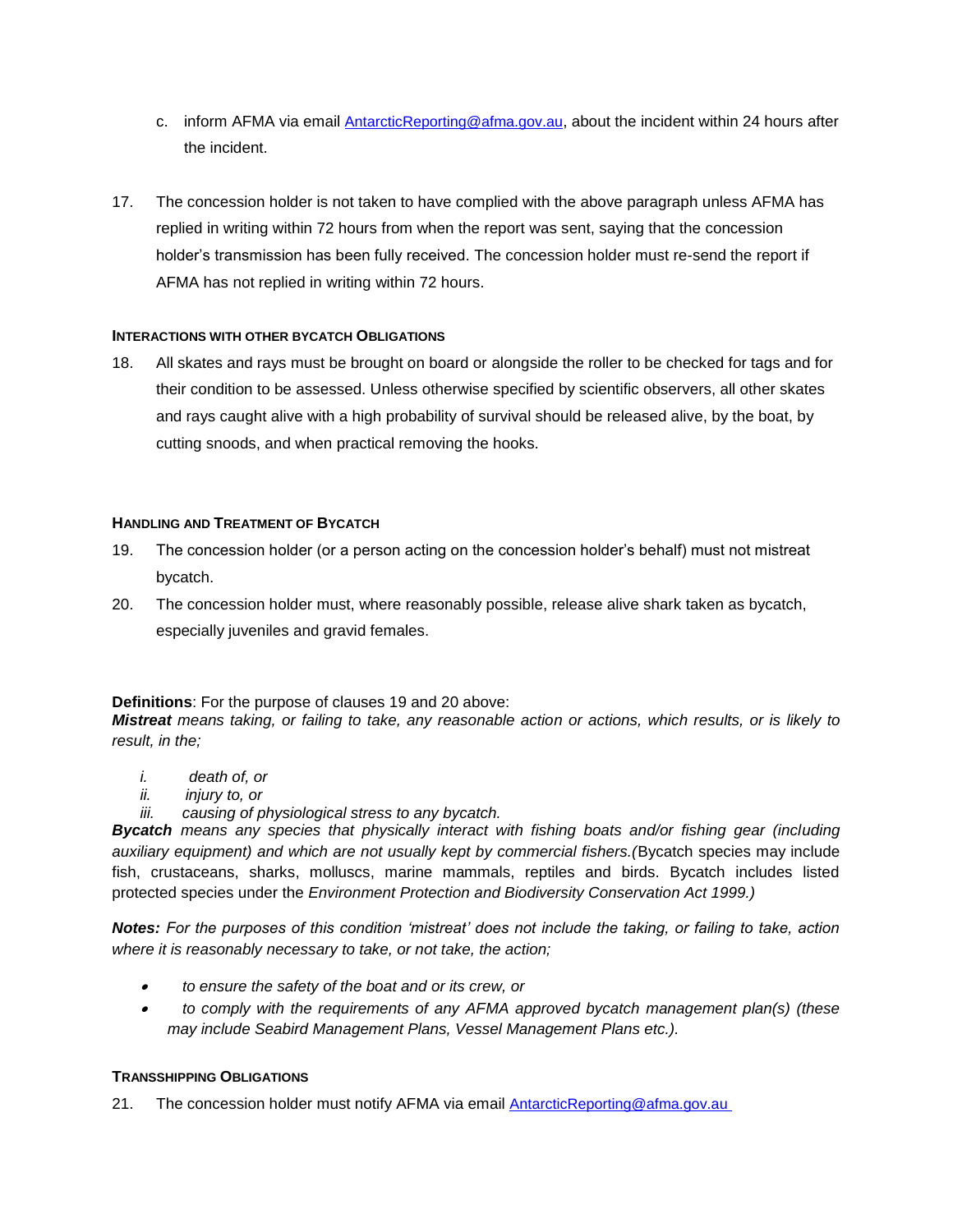<mailto:AntarcticReporting@afma.gov.au> of any transshipments within the Fishery by providing the following details for all boats involved in the transshipment:

- a. name and boat registration number
- b. International Radio Call Sign
- c. Flag State
- d. type of boats involved in the transshipment, including:
	- i. length
	- ii. gross registered tonnage (GRT)
	- iii. carrying capacity
- e. proposed time and position, in latitude and longitude, of transhipment.
- 22. Any transshipment notification must include details of the type and amount of catches and/or other goods, such as food, store and fuel, involved in the transshipment.
- 23. Any transshipment notifications must be sent at least 72 hours in advance of the boat transshipping for harvested Antarctic marine living resources, bait or fuel and at least 2 hours in advance for all other goods or materials.
- 24. The concession holder may, upon written approval from AFMA:
	- a. carry fish taken with the use of another boat on the nominated boat; or
	- b. transship fish caught by the nominated boat to another boat by transferring at sea (or outside of a port) provided the AFMA observer agrees with the quantity transshipped as specified on the *Dissostichus* catch document, and notifies AFMA of their concurrence in writing.

### **OBSERVER OBLIGATIONS**

- 25. The boat nominated to this concession must carry two scientific observers on board the vessel throughout all fishing activities. To obtain observer coverage for the nominated boat, the concession holder must provide AFMA with at least 21 days notice, including if they wish to have an observer who has been appointed under the CCAMLR Scheme of International Observation.
- 26. The concession holder must ensure that scientific observers are given assistance by the concession holder, the master of the boat and the crew members of the boat, and has access to all areas of the boat, so as to enable the observers to carry out their data collection duties to the extent reasonably necessary, as specified in the CCAMLR Scientific Observers Manual and Annex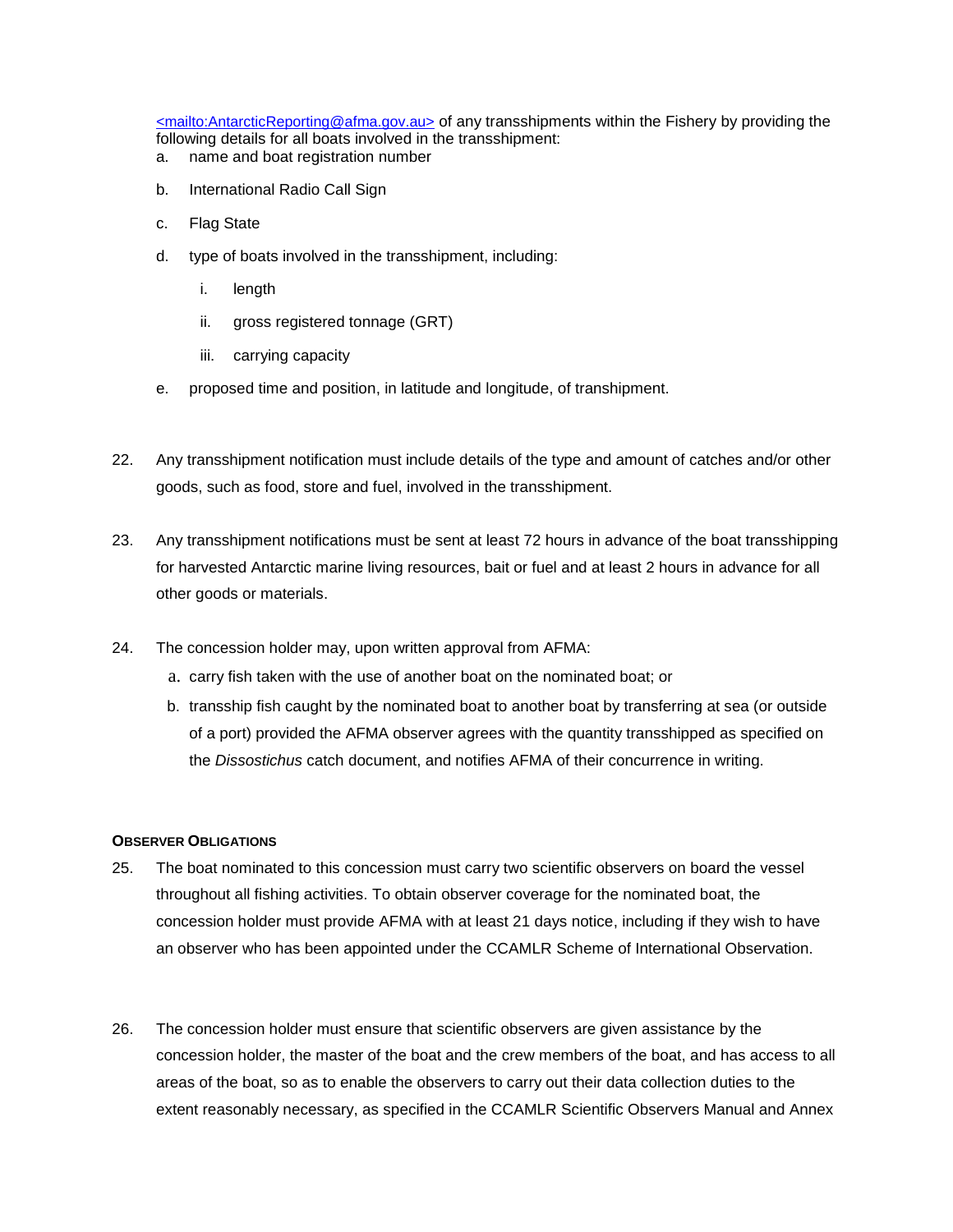I of the Text of the Scheme of International Scientific Observation, as amended from time to time, without impediment or influence.

- 27. The concession holder must help each observer on board the nominated boat:
	- a. to record the number, type and circumstance of each interaction of the nominated boat with seabirds or mammals;
	- b. to record details of other boats sighted, and information about the activities of those boats in the AFZ; and
	- c. assist with meeting the tagging requirements for the fishery; and
	- d. cooperate and assist observer with performing data collection requirements if requested by the observer *(eg Conversion Factor tests, lifting).*
- 28. One scientific observer may be a data collection officer as specified in the following paragraph.
- 29. If the concession holder appoints a data collection officer as a scientific observer on board the nominated boat:
	- a. the data collection officer must be:
		- i. approved by AFMA; and
		- ii. employed by an agency on the Register of Accredited Agencies kept by AFMA; and
	- b. the concession holder must pay the agency with whom the data collection officer is employed a fixed daily rate that:
		- i. is not subject to the amount of fish caught; and
		- ii. does not include the payment of a bonus; and
		- iii. is not paid directly to the data collection officer.
- 30. The concession holder must:
	- a. not direct the duties of the scientific observers;
	- b. ensure that the scientific observers has no other duties on the nominated boat relating to crewing the boat; and
	- c. ensure that the data collection officer works in cooperation with the other observer(s) on the boat.
- 31. The concession holder must give scientific observers the status of ship's officers. Accommodation and meals for scientific observers on board must be of a standard commensurate with this status. This is what AFMA considers to be adequate food and accommodation for the purpose of subregulation 9F(2) of the FM Regulations.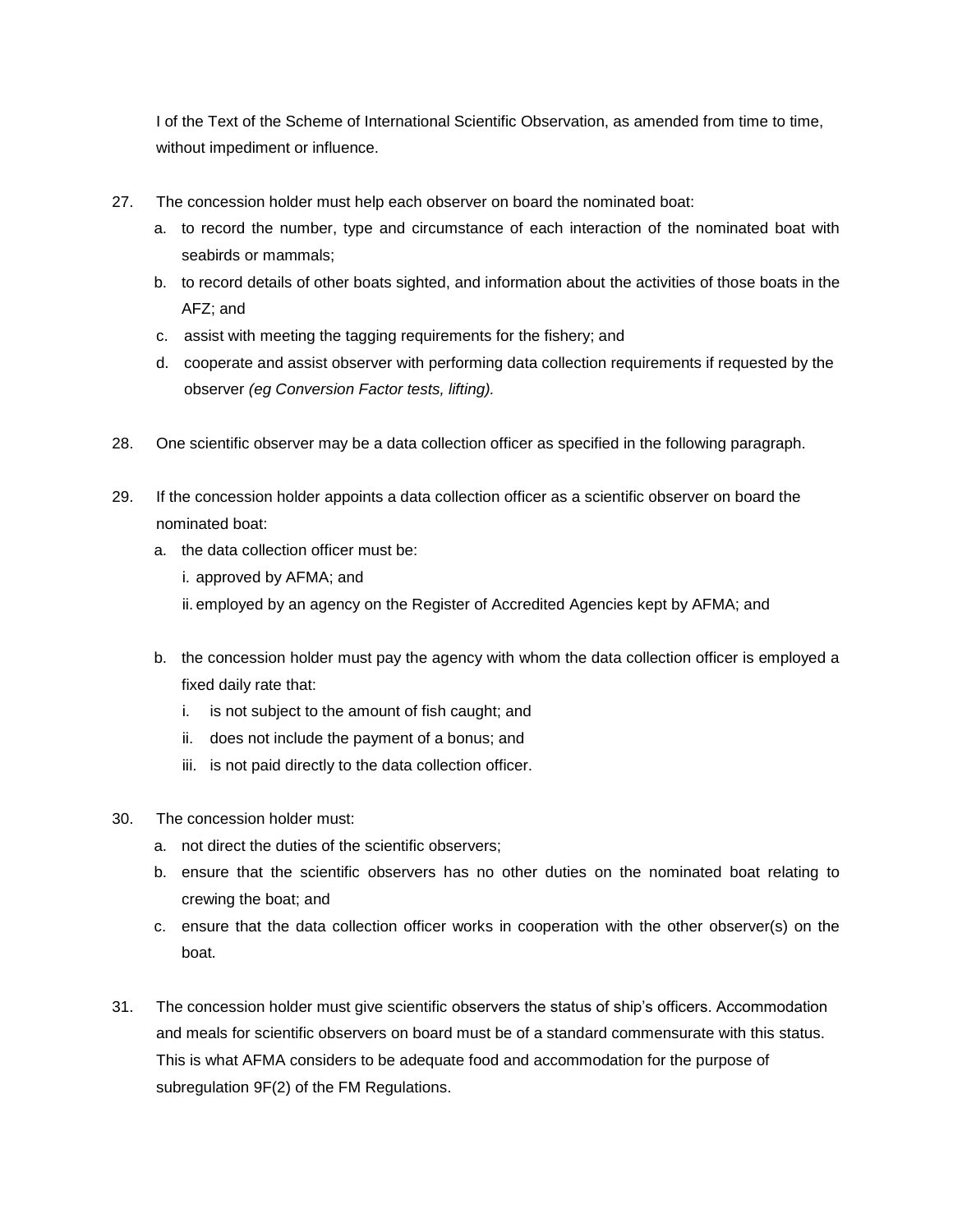- 32. The concession holder must not interfere with or prevent the scientific observer from communicating with his/her employer, including by preventing the scientific observer from having access to the boat's communication equipment.
- 33. The concession holder must ensure that any AFMA observer on board the nominated boat during a trip is given access to internet (available via wifi or otherwise) for the purpose of:
	- a. communicating with AFMA and other government agencies as required from time to time; and
	- b. reasonable personal use.
- 34. Where a scientific observer aboard the boat is injured or falls ill the concession holder must:
	- a. take all reasonable action to ensure that they are provided with adequate medical care including, at the master's discretion, the immediate return of the boat or the evacuation of the observer to a location able to provide appropriate medical care;
	- b. Immediately contact the AFMA Duty Officer (24hrs) by phone on +612 6275 5818 to report injury or illness; and
	- c. as soon as possible and within 12 hours of an observer reporting to the Master of taking ill or suffering an injury which prevents them from completing their duties, inform AFMA via email AntarcticReporting@afma.gov.au of the following:
		- i. current condition of the observer;
		- ii. likely illness or, in case of an injury, a detailed description of the cause of the injury;
		- iii. treatment of the observer and if any further medical assistance is required or to be obtained;
		- iv. extent of incapacity of the observer;
		- v. expected duration of the illness/incapacity;
		- vi. current activity of the boat (eg steaming to port, heavy fishing, searching); and
		- vii. expected date of return to port.
- 35. If the illness or injury is likely to last less than 5 days such as viruses, flu, sprained ankle or where the boat is likely to cease fishing within 5 days and return to port:
	- a. the boat may function with one observer;
	- b. AFMA and the remaining observer will agree on a reduced program for observation for the duration of the illness. This will be done at the time and will depend on the expected activity of the boat and the level of contribution the incapacitated observer can continue to make (eg. bird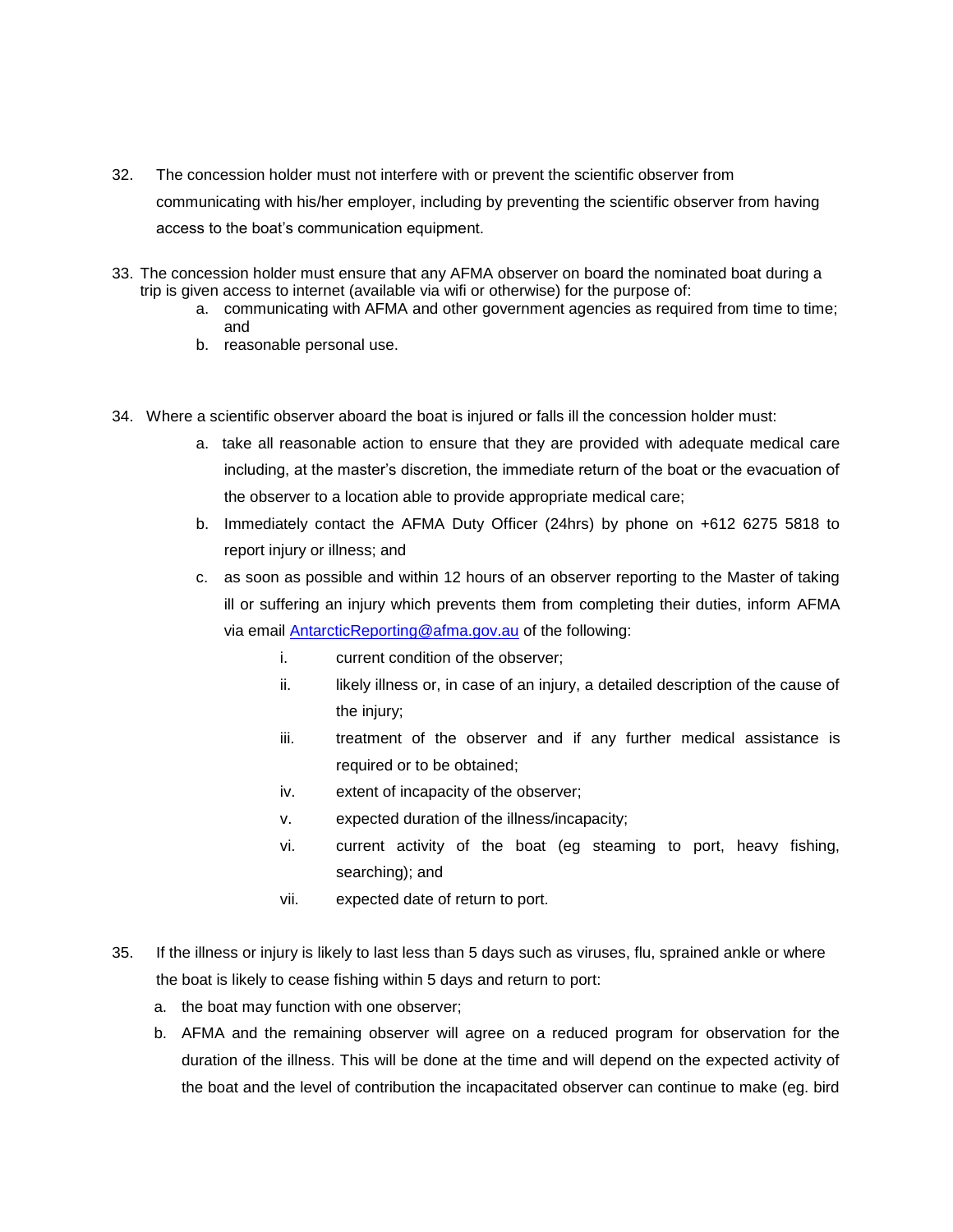counts from the wheelhouse);

- c. the reduced program will still include elements of both fisheries and ecological data collection; and
- d. the concession holder and/or master will report to AFMA at least every second day on the health of the ill observer and the effectiveness and practicality of the arrangements implemented.
- 36. If the illness or injury is likely to cause the observer to be unfit for duty for a period in excess of 5 days:
	- a. the concession holder must provide a crew member, suitable to the unaffected observer, to act as an assistant to the unaffected observer in their work;
	- b. AFMA and the unaffected observer will agree on a reduced program for observation and suitable duties for the deputised crew member. This will be done at the time and will depend on the expected activity of the boat, the expertise of the deputised crew member and the level of contribution the incapacitated observer can continue to make (eg bird counts from the wheelhouse);
	- c. the reduced program will still include elements of both fisheries and ecological data collection; and
	- d. the concession holder and/or master will report to AFMA at least every second day on the health of the incapacitated observer and the effectiveness and practicality of the arrangements implemented.
- 37. Should both observers fall ill or suffer an injury that simultaneously prevents both of them from carrying out their duties, the concession holder must advise AFMA as soon as possible and within 12 hours of the second observer reporting to the master of taking ill or suffering an injury:
	- a. current condition of the observers;
	- b. likely illness/es or, in case of an injury/s, a detailed description of the cause of the injury/s;
	- c. treatment of the observers and if any further medical assistance is required or to be obtained;
	- d. extent of incapacity of the observers;
	- e. expected duration of the illness/incapacity;
	- f. current activity of the boat (eg. steaming to port, fishing, searching); and
	- g. expected date of return to port.
- 38. Subject to the particular circumstances prevailing at the time AFMA will advise the concession holder of an appropriate course of action, which may include a cessation of fishing activity, until at least one observer is fit enough to undertake their duties.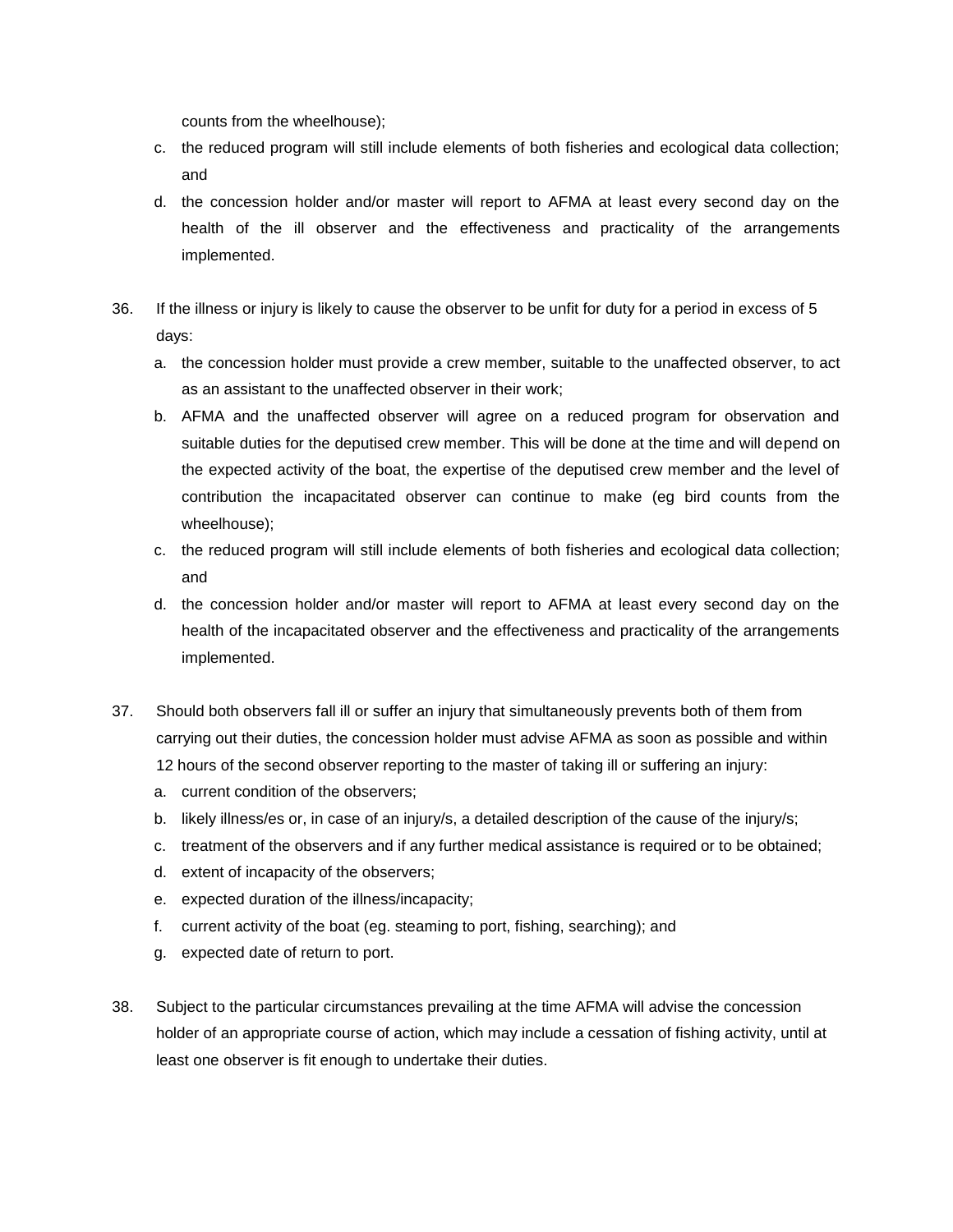- 39. In the event an observer dies, is missing or presumed fallen overboard, the concession holder must:
	- a. immediately suspend all fishing operations;
	- b. immediately commence search and rescue if the observer is missing or presumed fallen overboard, and search for at least 72 hours, or until the search is called off by the Maritime Rescue Coordination Centre (MRCC), unless the observer is found sooner, or unless instructed by the Receiving Member to continue searching;
	- c. immediately notify the AFMA Observer Manager during office hours (8am-5pm, Monday to Friday) on telephone number +612 6225 5555 or 24 hours on 0427 496 446, and e-mail AntarcticReporting@afma.gov.au <mailto:AntarcticReporting@afma.gov.au>. If unable to contact the AFMA Observer Manager advice may be made to the AFMA Duty Officer 24 hours on phone number +612 6275 5818.
	- d. immediately notify the appropriate MRCC and alert other boats in the vicinity by using all available means of communication;
	- e. cooperate fully in any search and rescue operation;
	- f. provide a report to the appropriate authorities on the incident; and
	- g. cooperate fully in any and all official investigations and with all directions, including by returning to port if appropriate, and preserves any potential evidence and the personal effects and quarters of the deceased or missing observer.
- 40. In the event an observer dies, the concession holder must ensure that the body is well-preserved for the purposes of an autopsy and investigation.
- 41. In the event that an observer suffers from a potentially serious illness or serious injury that may threaten his or her life or safety, the concession holder must seek medical advice through the relevant MRCC. If the MRCC has been advised by the pertinent medical professional that the observer suffers from a serious illness or injury that threatens his or her life or safety, the concession holder must:
	- a. immediately suspend fishing operations;
	- b. immediately notify the Receiving Member and the MRCC;
	- c. take all reasonable actions to care for the observer and provide any medical treatment available and possible on board the boat;
	- d. if recommended by the MRCC or requested by AFMA, facilitate the disembarkation and transport of the observer to a medical facility equipped to provide the required care, as soon as practicable; and
	- e. cooperate fully in any and all official investigations into the cause of the illness or injury.

*Note: For the purposes of these contingency arrangements an advice to AFMA is considered to be contacting the AFMA Observer Duty Officer during office hours (8am-5pm, Monday to Friday) on telephone number 612 6225 5555 or 24 hours on +61 427 496 446 or e-mail at* AntarcticReporting@afma.gov.au. *E-mail messages will not be taken to be received unless they are confirmed, in writing by AFMA. If unable to contact the AFMA Observer Manager advice may be made to the AFMA Duty Officer on mobile phone number +612 6275 5818*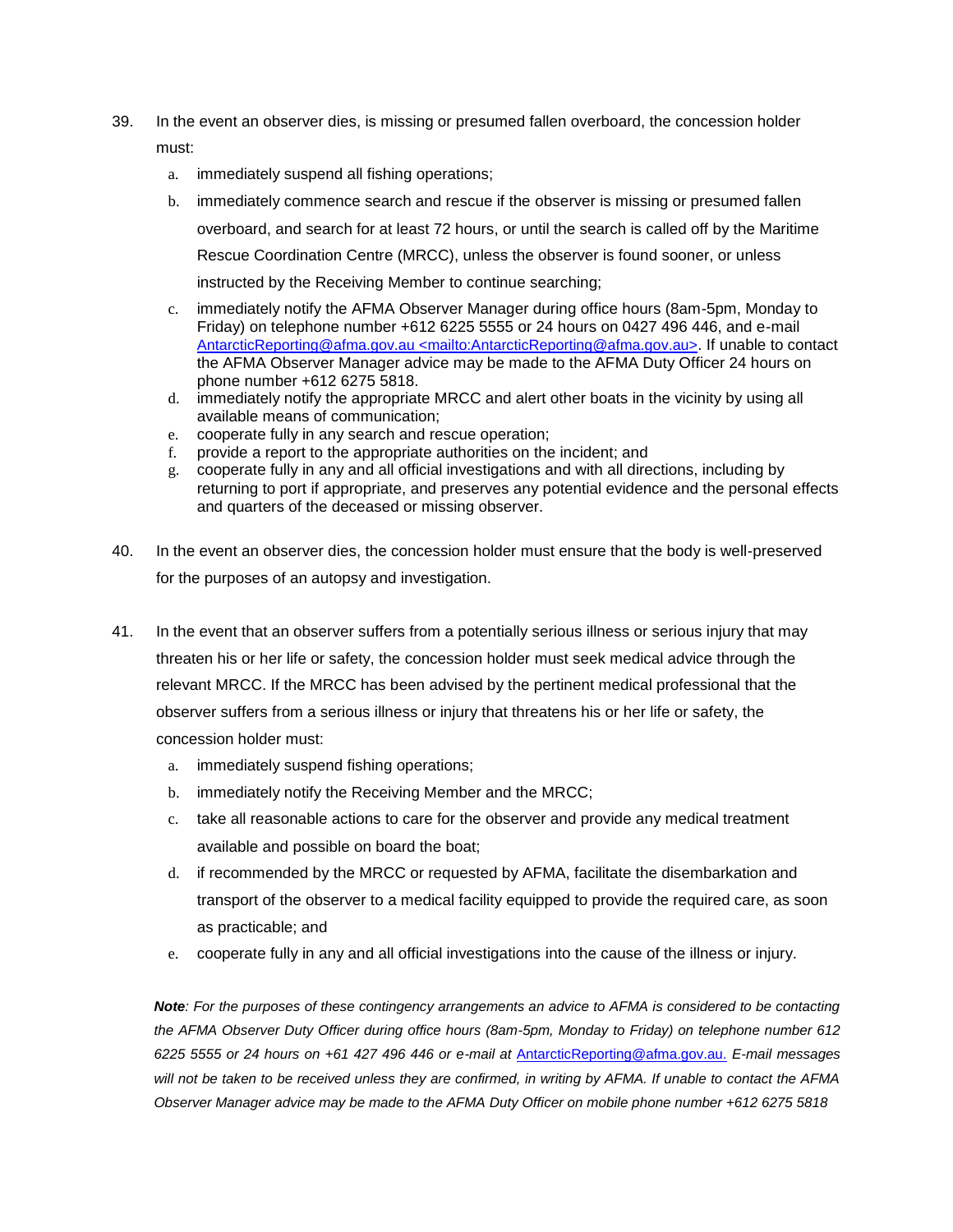42. The concession holder must ensure that the boat's skipper or mate signs the observer program safety induction checklist prior to departing port.

# **REPORTING OBLIGATIONS**

- 43. At least 24 hours prior to a nominated boat leaving port to commence fishing, the concession holder must notify AFMA, via e-mail to AntarcticReporting@afma.gov.au.. The email must include the vessel name, port of departure, planned area(s) of operation, estimated trip duration and an accurate date and time of departure.
- 44. For trawl operations, the concession holder must:
	- a. ensure the CCAMLR Data Form C1v2019 and ANT04-VG (Trawl) are accurately completed in accordance with the instructions contained in the electronic logbooks;
	- b. ensure that within 7 days after the end of the month in which fishing took place, all electronic Fine-Scale Catch and Effort Data for Trawl Fisheries (CCAMLR Data Form C1v2019) is supplied to AFMA via e-mail AntarcticReporting@afma.gov.au.
	- c. ensure that within 7 days of the boats return to port, all electronic Fine-Scale Catch and Effort Data for Trawl Fisheries (CCAMLR Data Form C1v2019) and electronic logbook Antarctic Waters and Gear Details Log (ANT04-VG (Trawl)) are supplied to the AFMA via e-mail AntarcticReporting@afma.gov.au
- 45. For longline operations, the concession holder must:
	- a. ensure the CCAMLR Data Form C2v2019 and ANT04-VG (longline) are accurately completed in accordance with the instructions contained in the electronic logbooks;
	- b. ensure that within 7 days after the end of the month in which fishing took place, all electronic Fine-Scale Catch and Effort Data for Longline Fisheries (CCAMLR Data Form C2v2019) is supplied to AFMA via e-mail AntarcticReporting@afma.gov.au <mailto:AntarcticReporting@afma.gov.au>;
	- c. ensure that within 7 days of the boats return to port CCAMLR Data Form C2v2019 and ANT04-VG (Longline) is supplied to AFMA via e-mail **AntarcticReporting@afma.gov.au** <mailto:AntarcticReporting@afma.gov.au>;
- 46. If it is not possible to transmit via electronic logbook any one or more reports referred to within the time frames, then the concession holder must contact AFMA at email AntarcticReporting@afma.gov.au to identify alternative means to provide the information to AFMA.
- 47. If it is not possible to transmit any one or more of the reports or an acknowledgment of any of those reports is not received within 9 days of the end of a reporting period, then the concession holder must: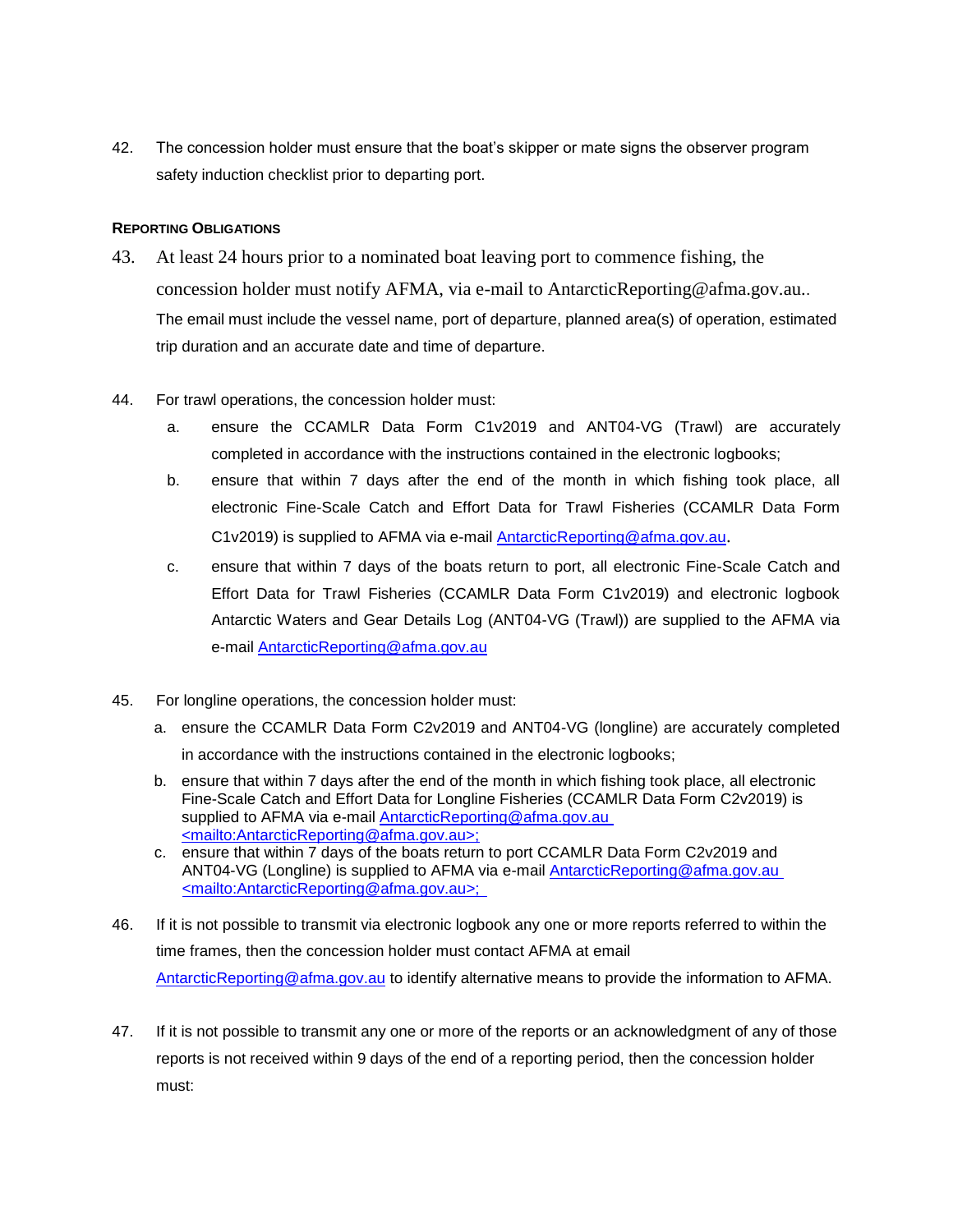- a. immediately stow all fishing gear and take the boat directly to a port;
- b. as soon as possible, report to AFMA that the boat is being, or has been, taken to port with gear stowed, due to an inability to transmit the reports; and
- c. as soon as possible (whether before or after arriving at port), transmit any outstanding reports to AFMA.

*Note: A transmission will not be taken to have been received by AFMA unless a return e-mail is sent by AFMA within 72 hours and received by the* concession *holder/Master in reply, stating that the complete report has been received. The concession holder must re-send the report if AFMA has not replied in writing within 72 hours.* 

48. The concession holder must, at the end of each fishing trip report to AFMA, via email AntarcticReporting@afma.gov.au the total number and weight of each species taken, including amounts taken for personal consumption and/or rendered to offal. These amounts will be decremented against quota allocations and the TAC for each species.

## **LANDING/DISPOSAL OBLIGATIONS**

- 49. The concession holder must ensure that AFMA is provided with at least 72 hours notification before the nominated boat moors or anchors in a port or any other place to unload fish. The notification must be provided to AFMA Compliance on e-mail address AntarcticReporting@afma.gov.au. If the place of mooring or anchoring is within the territorial waters of a country other than Australia, notification must also be made 72 hours in advance to the relevant fisheries authorities in that country.
- 50. The notice must contain the following information:
	- a. the boat's name and distinguishing symbol;
	- b. an estimate of the green weight of fish on board by species;
	- c. the port/s, or other place/s at which the fish will be unloaded;
	- d. the estimated date and time of arrival in the port/s or other place/s; and
	- e. the estimated date and time that unloading will commence in each port/s or other place/s.
- 51. Where the other country in question is New Zealand, the notice must be sent to international phone number 644 8015782 or facsimile number 644 8015381 or email FCC@mpi.govt.nz. Contact details for other countries will be provided by AFMA on request.

### **CATCH DOCUMENTATION SCHEME**

- 52. The concession holder must:
	- a. ensure that each landing or transshipment of *Dissostichus* species is accompanied by an